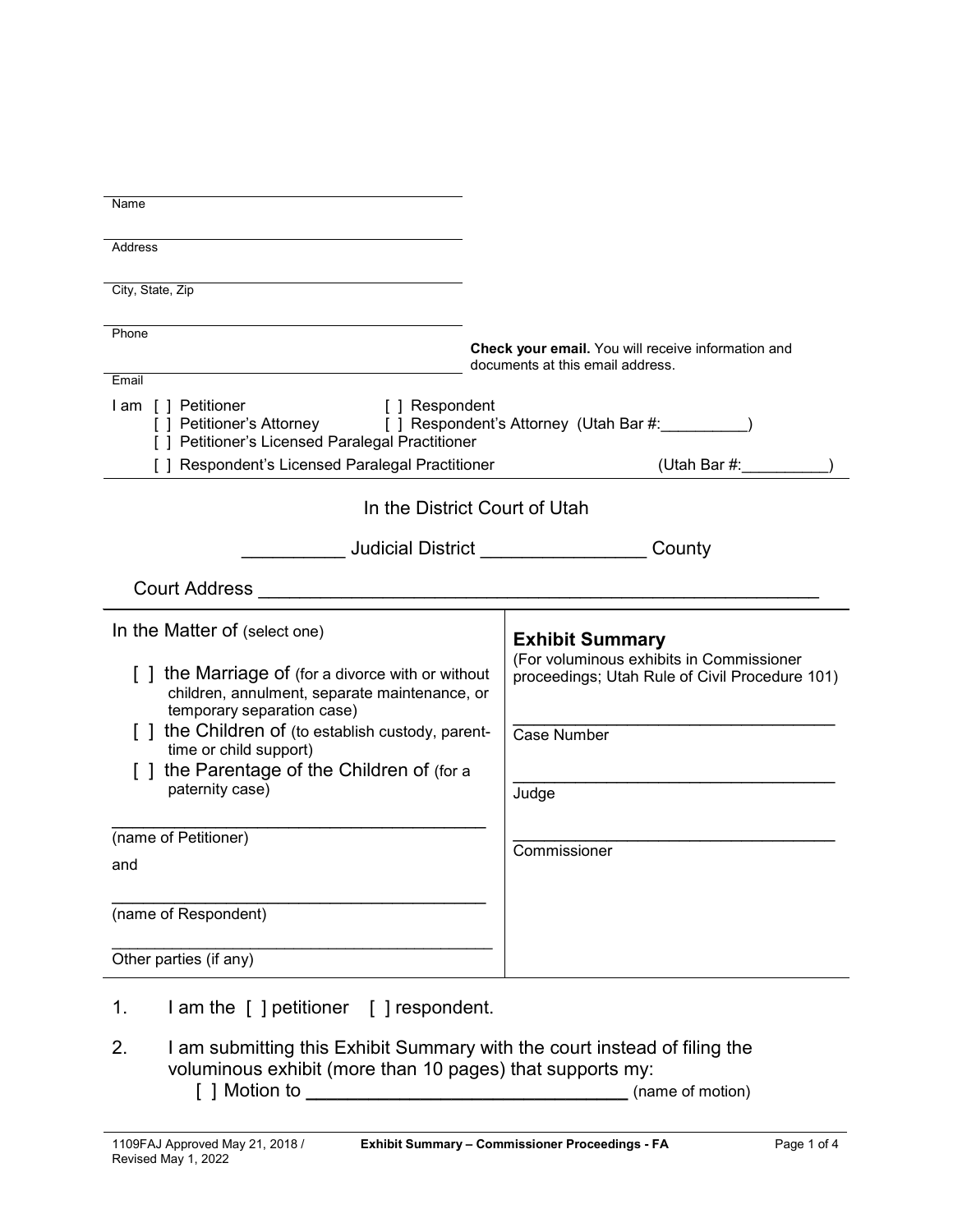- [ ] Memorandum Opposing Motion to **\_\_\_\_\_\_\_\_\_\_\_\_\_\_\_\_\_\_\_\_\_\_\_\_\_\_\_\_\_\_\_** (name of motion)
- [ ] Reply to Memorandum Opposing Motion to

**\_\_\_\_\_\_\_\_\_\_\_\_\_\_\_\_\_\_\_\_\_\_\_\_\_\_\_\_\_\_\_** (name of motion)

 $[$  ] Other

(Utah Rule of Civil Procedure 101(h)(3).)

- 3. I have provided the other party with a complete copy of the exhibit.
- 4. I know that I must bring the original or copy of the complete exhibit to the hearing.
- 5. One or more of my exhibits is longer than 10 pages. I am providing a summary of those exhibits as a chart, list, spreadsheet or calculation. Copies of the exhibits have been provided to all parties and will be available at any hearing.

For each exhibit summary provide a name, a brief summary of the contents, and explain the "foundation" – how you came to have the item, or what you know about the item to prove it is authentic. (Attach additional sheets if needed.)

| <b>Example</b>             |                                                      |  |  |  |
|----------------------------|------------------------------------------------------|--|--|--|
| Name                       | Exhibit D                                            |  |  |  |
| <b>Summary of Contents</b> | Itemized list of medical expenses.                   |  |  |  |
| Foundation                 | Compiled from statements from the insurance company. |  |  |  |
|                            |                                                      |  |  |  |
| Name                       |                                                      |  |  |  |
| <b>Summary of Contents</b> |                                                      |  |  |  |
| Foundation                 |                                                      |  |  |  |
|                            |                                                      |  |  |  |
| Name                       |                                                      |  |  |  |
| <b>Summary of Contents</b> |                                                      |  |  |  |
| Foundation                 |                                                      |  |  |  |
|                            |                                                      |  |  |  |
| Name                       |                                                      |  |  |  |
| <b>Summary of Contents</b> |                                                      |  |  |  |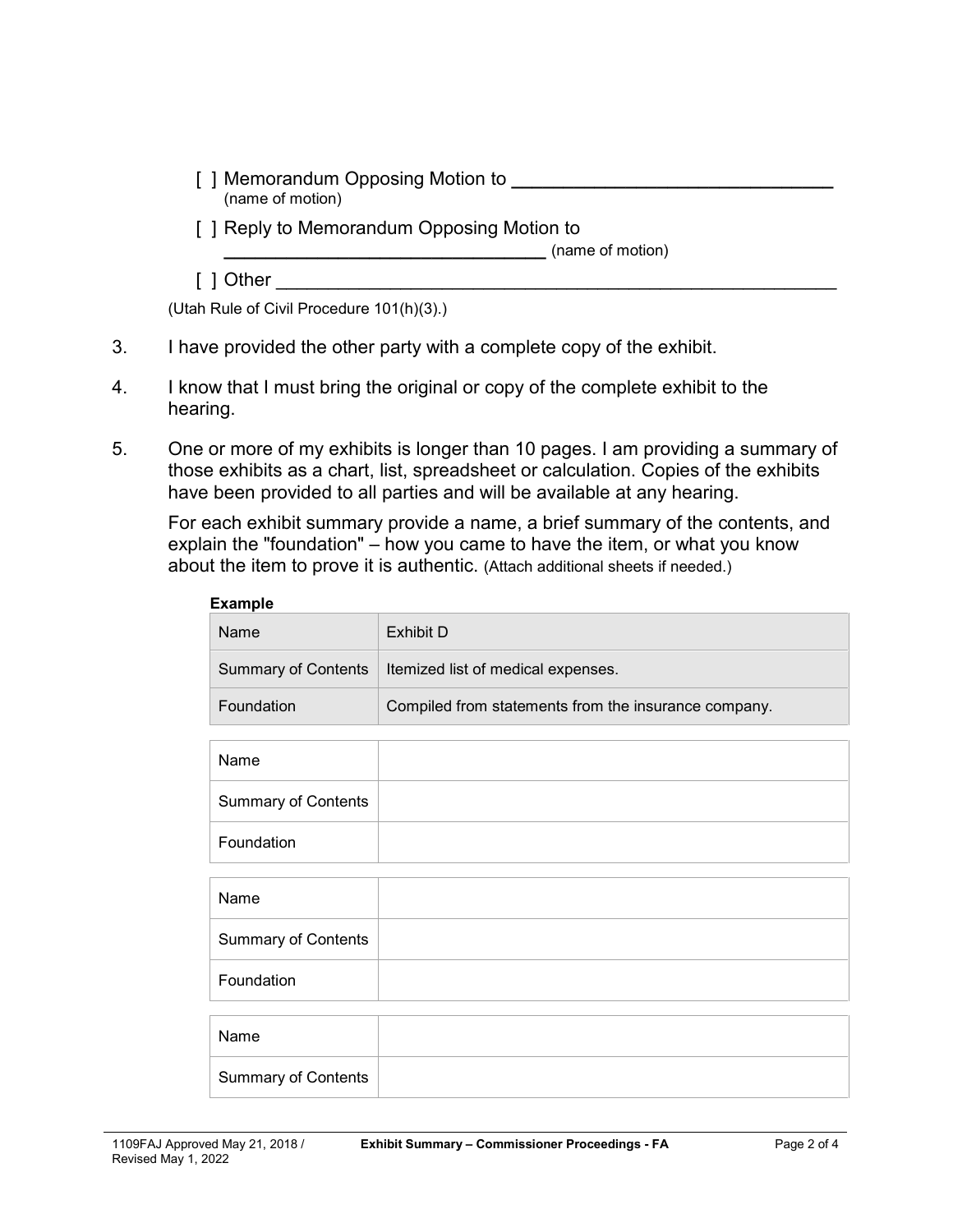| Foundation                 |  |
|----------------------------|--|
|                            |  |
| Name                       |  |
| <b>Summary of Contents</b> |  |
| Foundation                 |  |

## **Plaintiff/Petitioner or Defendant/Respondent**

I declare under criminal penalty under the law of Utah that everything stated in this document is true.

|                                                                       |              | (city, and state or country). |  |  |
|-----------------------------------------------------------------------|--------------|-------------------------------|--|--|
|                                                                       |              |                               |  |  |
| Date                                                                  | Printed Name |                               |  |  |
|                                                                       |              |                               |  |  |
|                                                                       |              |                               |  |  |
| Attorney or Licensed Paralegal Practitioner of record (if applicable) |              |                               |  |  |
| Date                                                                  |              |                               |  |  |
|                                                                       |              | Printed Name                  |  |  |
|                                                                       |              |                               |  |  |